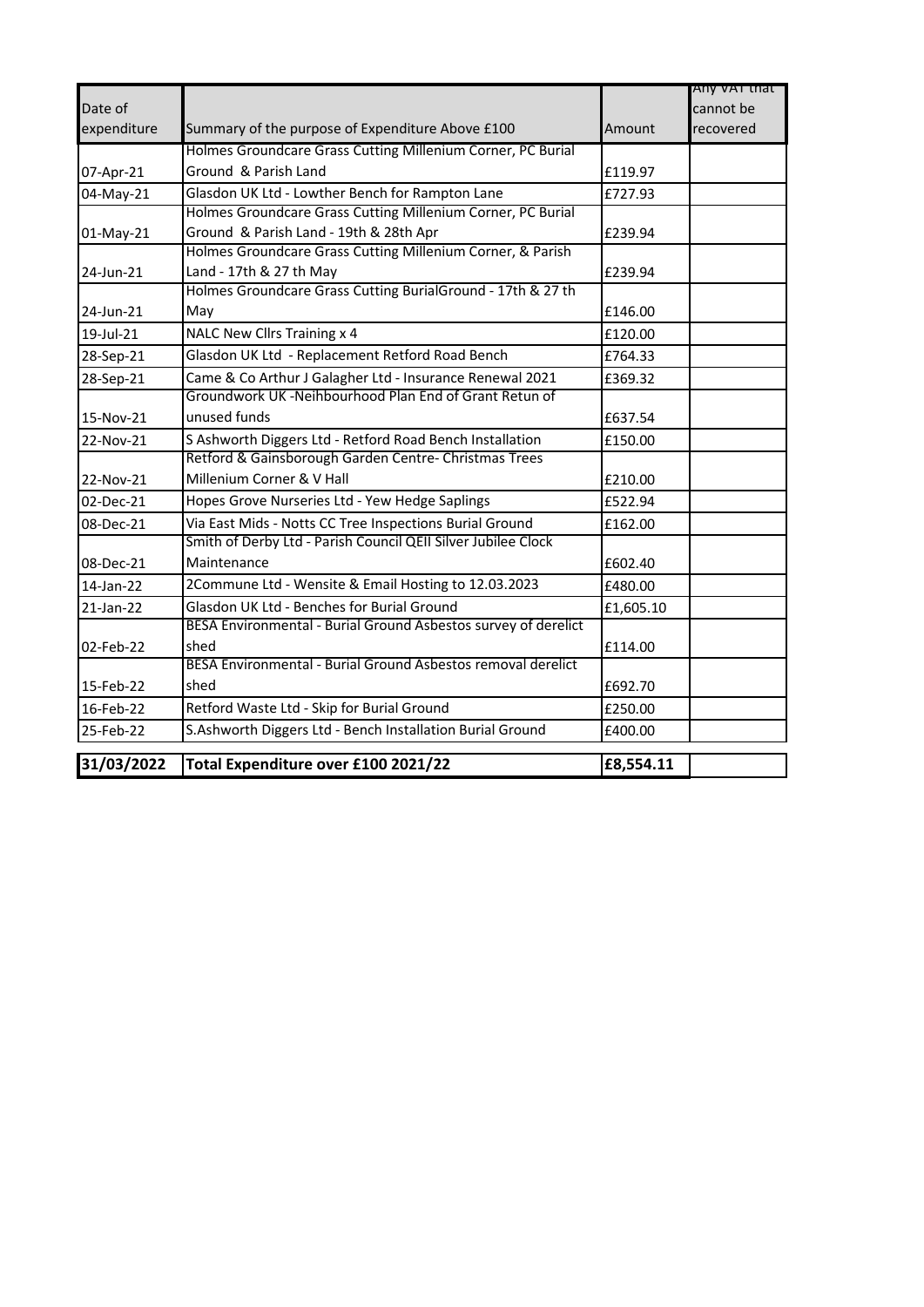|             |                                                                |           | Any var that |
|-------------|----------------------------------------------------------------|-----------|--------------|
| Date of     |                                                                |           | cannot be    |
| expenditure | Summary of the purpose of Expenditure Above £100               | Amount    | recovered    |
| 21-May-20   | Holmes Groundcare Grass Cutting Churchyard                     | £146.00   |              |
|             | Holmes Groundcare Grass Cutting Parish Land Millenium          |           |              |
| 21-May-20   | <b>Sculpture Corner</b>                                        | £238.34   |              |
| 16-Jun-20   | Holmes Groundcare Grass Cutting Churchyard                     | £146.00   |              |
|             | Holmes Groundcare Grass Cutting Parish Land Millenium          |           |              |
| 16-Jun-20   | <b>Sculpture Corner</b>                                        | £238.34   |              |
| 09-Jul-20   | Cloud Next Ltd 'gov.uk' domain name for Parish Website         | £280.77   |              |
|             | Holmes Groundcare Grass Cutting Parish Land & Millenium        |           |              |
| 12-Aug-20   | <b>Sculpture Corner</b>                                        | £238.34   |              |
|             | Holmes Groundcare Grass Cutting Parish Land & Millenium        |           |              |
| 12-Aug-20   | Sculpture Corner                                               | £146.00   |              |
| 12-Aug-20   | <b>Eyelid Productions Website Creation</b>                     | £700.00   |              |
| 26-Aug-20   | Holmes Groundcare Grass Cutting Churchyard                     | £146.00   |              |
|             | Holmes Groundcare Grass Cutting Parish Land & Millenium        |           |              |
| 28-Aug-20   | <b>Sculpture Corner</b>                                        | £239.40   |              |
|             | Holmes Groundcare Grass Cutting Parish Land & Millenium        |           |              |
| 04-Sep-20   | <b>Sculpture Corner</b>                                        | £239.40   |              |
| 04-Sep-20   | Holmes Groundcare Grass Cutting Churchyard                     | £146.00   |              |
| 06-Oct-20   | Holmes Groundcare Grass Cutting Churchyard                     | £146.00   |              |
|             | Holmes Groundcare Grass Cutting Parish Land & Millenium        |           |              |
| 06-Oct-20   | Sculpture Corner                                               | £239.40   |              |
| 06-Oct-20   | Arthur J Gallagher Came & Co Ltd - Insurance Renewal 2020/21   | £369.32   |              |
|             | Holmes Groundcare Grass Cutting Parish Land & Millenium        |           |              |
| 08-Dec-20   | <b>Sculpture Corner</b>                                        | £239.40   |              |
|             | Retford & Gainsborough Garden Centre Village Christmas Trees V |           |              |
| 08-Dec-20   | Hall and Millenium Corner                                      | £190.00   |              |
| 28-Jan-21   | NALC Annual Membership Subs 2021                               | £117.70   |              |
|             | M Brown one time payment as temporary work for noticeboard     |           |              |
| 05-Feb-21   | glass replacement including income tax                         | £213.99   |              |
| 15-Mar-21   | 2Commune Ltd - New Website & Email                             | £882.00   |              |
|             |                                                                |           |              |
| 31/03/2021  | Total Expenditure over £100 2019/20                            | £5,302.40 |              |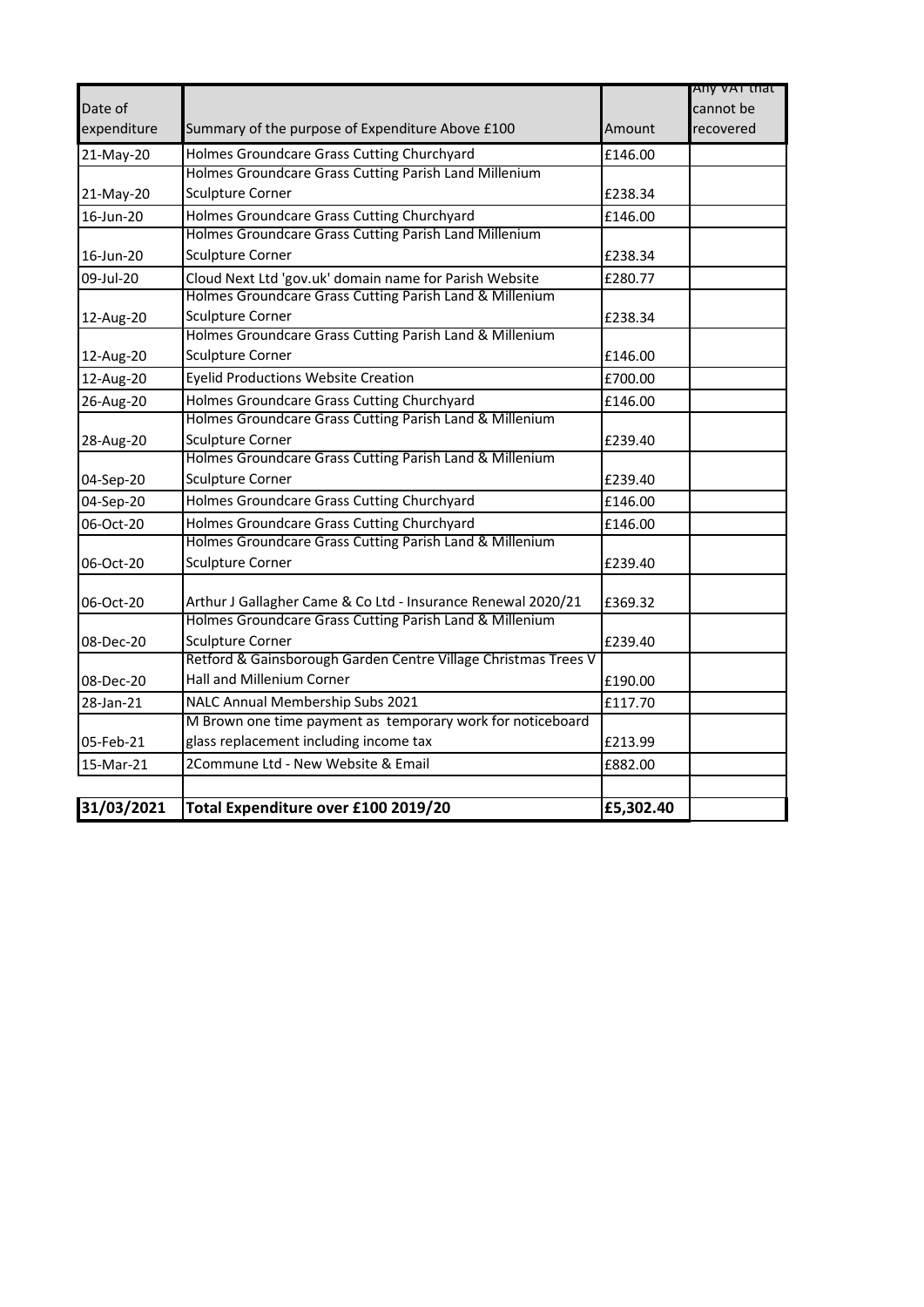| Date of     |                                                  |           | Any van that<br>cannot be |
|-------------|--------------------------------------------------|-----------|---------------------------|
| expenditure | Summary of the purpose of Expenditure Above £100 | Amount    | recovered                 |
| 13/05/2019  | Smiths of Derby - Church Clock Maintenance       | £573.60   |                           |
| 13/06/2019  | SL Memorial Institute - Hall Hire                | £120.00   |                           |
| 17/07/2019  | Holmes Groundcare - Grass Cutting                | £119.97   |                           |
| 18/09/2019  | Holmes Groundcare - Grass Cutting                | £119.97   |                           |
| 18/09/2019  | Holmes Groundcare - Grass Cutting                | £119.97   |                           |
| 16/10/2019  | Holmes Groundcare - Grass Cutting                | £119.97   |                           |
| 16/10/2019  | Came & Company - Insurance                       | £347.05   |                           |
| 19/11/2019  | R&G Garden Centre - Christmas Tree S.137         | £210.00   |                           |
| 12/02/2020  | Holmes Groundcare - Grass Cutting                | £119.97   |                           |
| 10/03/2020  | <b>NALC - Annual Subsription</b>                 | £115.04   |                           |
| 10/03/2020  | SL Memorial Institute - Hall Hire                | £120.00   |                           |
| 07/04/2020  | Holmes Groundcare - Grass Cutting                | £119.97   |                           |
|             |                                                  |           |                           |
| 31/03/2020  | Total Expenditure over £100 2019/20              | £2,085.54 |                           |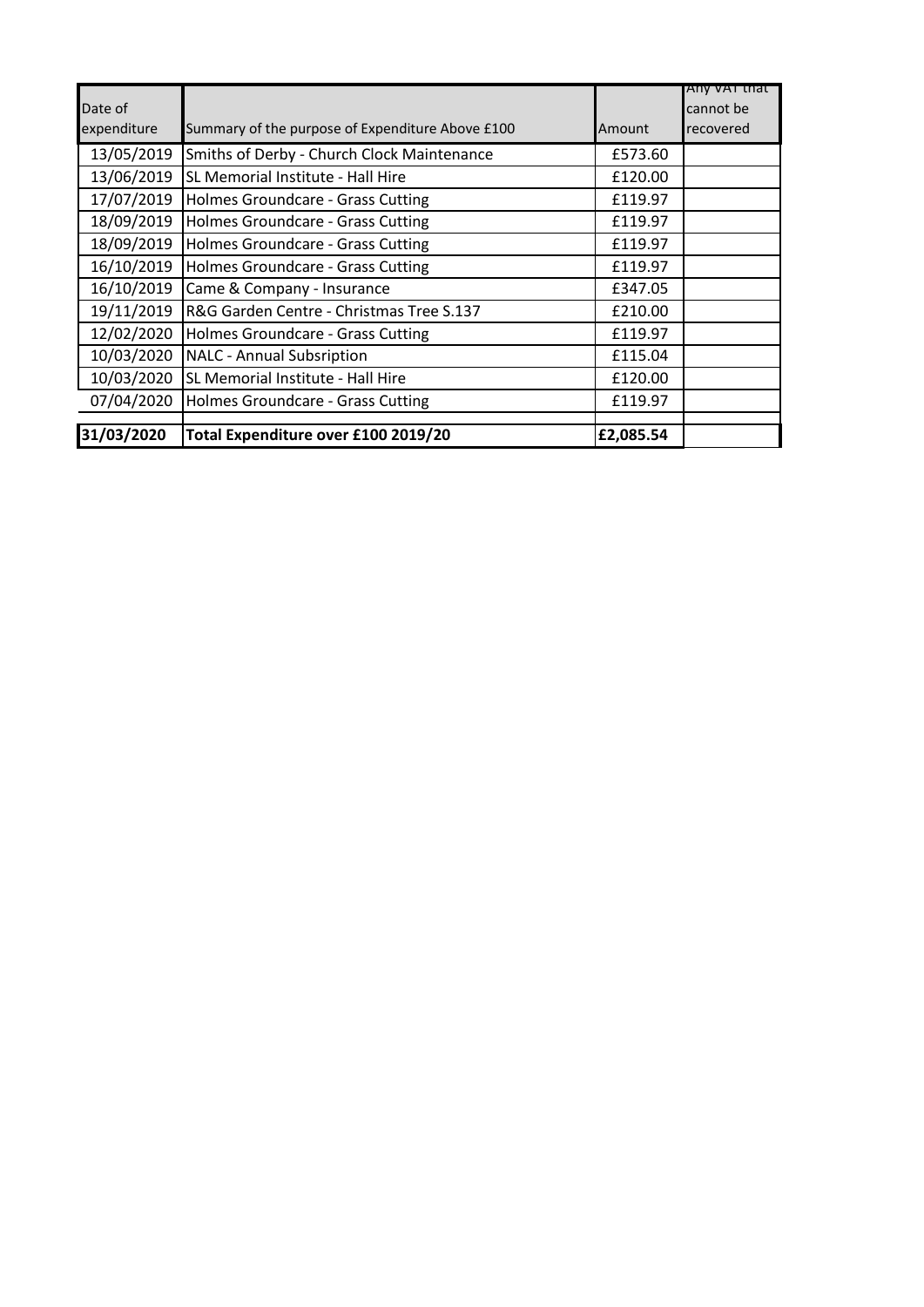| Date of     |                                                  |           | Any VAT that<br>cannot be |
|-------------|--------------------------------------------------|-----------|---------------------------|
| expenditure | Summary of the purpose of Expenditure Above £100 | Amount    | recovered                 |
| 14/05/2018  | S Stilliard - Clerk Salary                       | £290.62   |                           |
| 14/05/2018  | Jack Foster - Lengthsman Services                | £130.00   |                           |
| 14/05/2018  | <b>HMRC - Clerks Income Tax</b>                  | £178.00   |                           |
| 14/05/2018  | Sth Lev Memorial Inst - Hall Hire                | £120.00   |                           |
| 25/05/2018  | # GDPR Act Comes into force                      | £0.00     |                           |
| 19/06/2018  | Holmes Groundcare - Grass Cutting                | £479.88   |                           |
| 19/06/2018  | Holmes Groundcare - Grass Cutting                | £239.94   |                           |
| 19/06/2018  | Smiths of Derby - Church Clock Maintenance       | £206.40   |                           |
| 17/07/2018  | Holmes Groundcare - Grass Cutting                | £239.94   |                           |
| 17/08/2018  | JPS Contracts Ltd - Installation of bench        | £228.00   |                           |
| 10/10/2018  | Holmes Groundcare - Grass Cutting                | £239.94   |                           |
| 10/10/2018  | Holmes Groundcare - Grass Cutting                | £239.94   |                           |
| 10/10/2018  | Came & Co - Insurance                            | £338.40   |                           |
| 10/10/2018  | Holmes Groundcare - Grass Cutting                | £239.94   |                           |
| 10/10/2018  | Sth Lev Memorial Inst - Hall Hire                | £200.00   |                           |
| 14/11/2018  | Holmes Groundcare - Grass Cutting                | £239.94   |                           |
| 14/11/2018  | Life Publications - Neighbourhood Plan           | £316.80   |                           |
| 27/11/2018  | R&G Garden Centre - Christmas Tree - S.137       | £210.00   |                           |
| 31/03/2019  | Total Expenditure over £100 2018/19              | £4,137.74 |                           |

**#** New rules relating to how we collect and process personal data - the EU General Data Protection Regulation (GDPR) - came into effect in the UK on **25 May 2018 - After this date the requirement to list individual payments to individuals including staff members was removed by the new law. Only an annual overall summary of staff costs is published after this date.**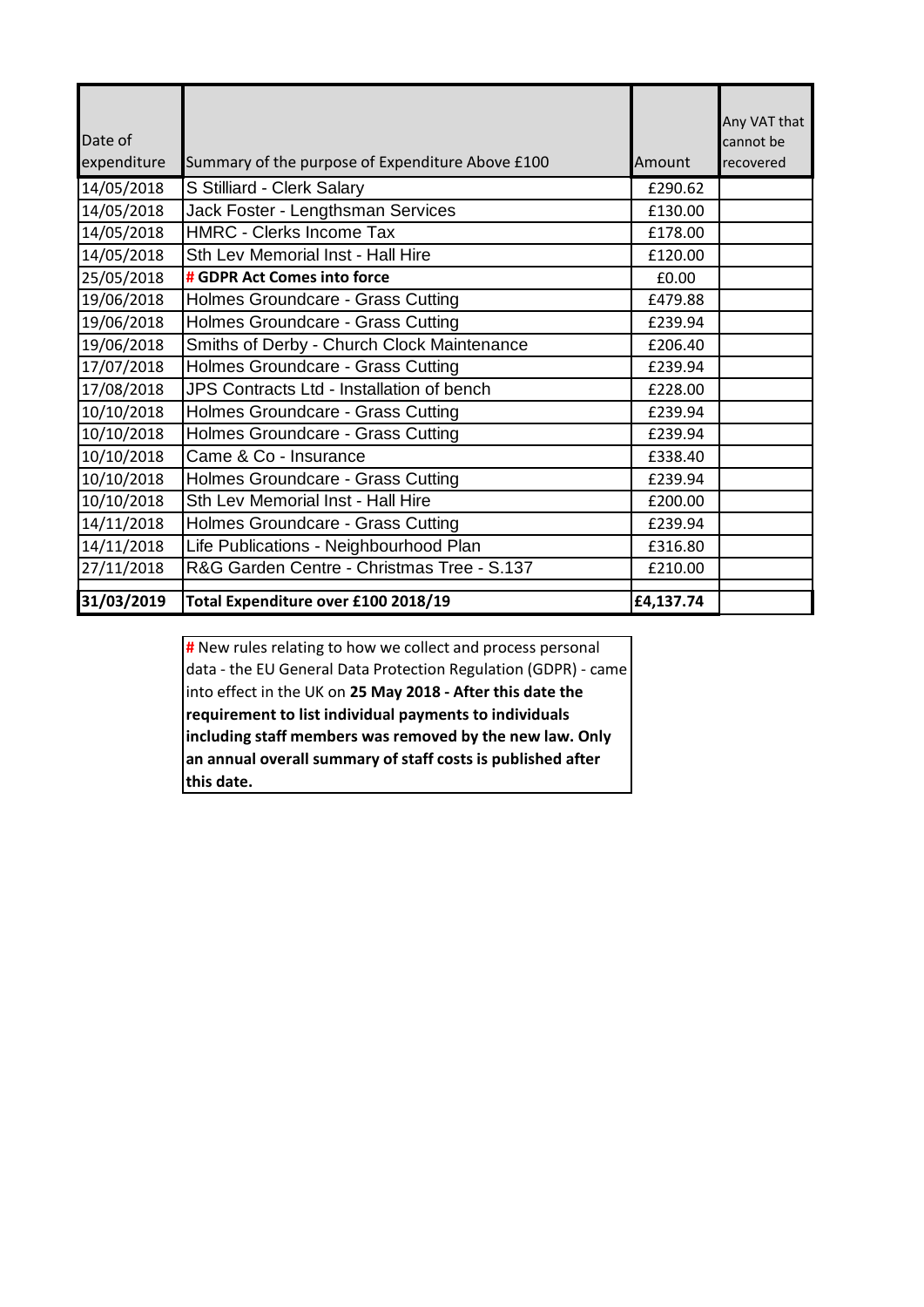|                          |                                                                        |                    | Any VAT                   |
|--------------------------|------------------------------------------------------------------------|--------------------|---------------------------|
| Date of<br>expenditure   |                                                                        | Amount             | that cant be<br>recovered |
|                          | Summary of the purpose of Expenditure Above £100                       |                    |                           |
| 15/05/2017               | S Stilliard - Clerk Salary                                             | £253.62            |                           |
| 15/05/2017               | Jack Foster - Lengthsman Services                                      | £121.55            |                           |
| 15/05/2017<br>15/05/2017 | Holmes Groundcare - Grass Cutting                                      | £137.10<br>£120.00 |                           |
| 20/06/2017               | Sth Leverton Institute - Hall Hire                                     | £261.02            |                           |
| 20/06/2017               | S Stilliard - Clerk Salary                                             | £139.38            |                           |
|                          | Jack Foster - Lengthsman Services<br>Holmes Groundcare - Grass Cutting |                    |                           |
| 20/06/2017<br>20/06/2017 |                                                                        | £228.50            |                           |
| 18/07/2017               | PJ Cawthorne - Street Cleaning                                         | £112.50<br>£270.70 |                           |
|                          | S Stilliard - Clerk Salary                                             |                    |                           |
| 18/07/2017               | Jack Foster - Lengthsman Services<br>Holmes Groundcare - Grass Cutting | £130.00<br>£228.50 |                           |
| 18/07/2017<br>18/07/2017 | HMRC - Clerk Income Tax                                                | £178.00            |                           |
|                          |                                                                        |                    |                           |
| 18/09/2017               | S Stilliard - Clerk Salary                                             | £529.88            |                           |
| 18/09/2017               | Jack Foster - Lengthsman Services                                      | £126.25            |                           |
| 18/09/2017               | Jack Foster - Lengthsman Services                                      | £116.88            |                           |
| 18/09/2017               | Glasdon UK - Dog Poo Bin                                               | £304.05            |                           |
| 18/09/2017               | Holmes Groundcare - Grass Cutting                                      | £228.50            |                           |
| 18/09/2017               | Grant Thornton - External Audi                                         | £120.00            |                           |
| 18/09/2017               | PJ Cawthorne - Street Cleaning                                         | £135.00            |                           |
| 17/10/2017               | S Stilliard - Clerk Salary                                             | £258.24            |                           |
| 17/10/2017               | Jack Foster - Lengthsman Services                                      | £111.25            |                           |
| 17/10/2017               | Holmes Groundcare - Grass Cutting                                      | £228.50            |                           |
| 17/10/2017               | HMRC - Clerk Income Tax                                                | £178.00            |                           |
| 17/10/2017               | Came & Co - Insurance                                                  | £330.00            |                           |
| 17/10/2017               | Keith Jones - Large Sign for Village Event                             | £102.00            |                           |
| 15/11/2017               | S Stilliard - Clerk Salary                                             | £255.54            |                           |
| 15/11/2017               | Jack Foster - Lengthsman Services                                      | £156.25            |                           |
| 15/11/2017               | Glasdon UK - Dog Poo Bin                                               | £152.02            |                           |
| 24/11/2017               | R&G Garden Centre - Christmas Tree S.137                               | £200.00            |                           |
| 15/01/2018               | P J Cawthorne - Street Cleaning                                        | £202.50            |                           |
| 15/01/2018               | <b>NALC Annual subs</b>                                                | £106.18            |                           |
| 15/01/2018               | S Stilliard - Clerk Salary                                             | £509.95            |                           |
| 15/01/2018               | HMRC - Clerk Income Tax                                                | £178.00            |                           |
| 15/01/2018               | Jack Foster - Lengthsman Services                                      | £141.25            |                           |
| 15/01/2018               | Jack Foster - Lengthsman Services                                      | £122.50            |                           |
| 14/02/2018               | S Stilliard - Clerk Salary                                             | £263.40            |                           |
| 14/02/2018               | S Stilliard - Clerk Salary                                             | £160.00            |                           |
| 14/03/2018               | S Stilliard - Clerk Salary                                             | £255.18            |                           |
| 14/03/2018               | Garden Furniture Co - Village Projects                                 | £335.00            |                           |
| 18/04/2018               | S Stilliard - Clerk Salary                                             | £255.36            |                           |
| 18/04/2018               | Jack Foster - Lengthsman Services                                      | £154.38            |                           |
| 18/04/2018               | SL Senior Citizens Lunch S.137                                         | £200.00            |                           |
| 18/04/2018               | S Rockcliffe - Websit Maintenance                                      | £104.19            |                           |
| 18/04/2018               | P Cawthorne - Street Cleaning                                          | £112.50            |                           |
| 18/04/2018               | <b>Viking Signs - Signage</b>                                          | £133.66            |                           |
|                          |                                                                        |                    |                           |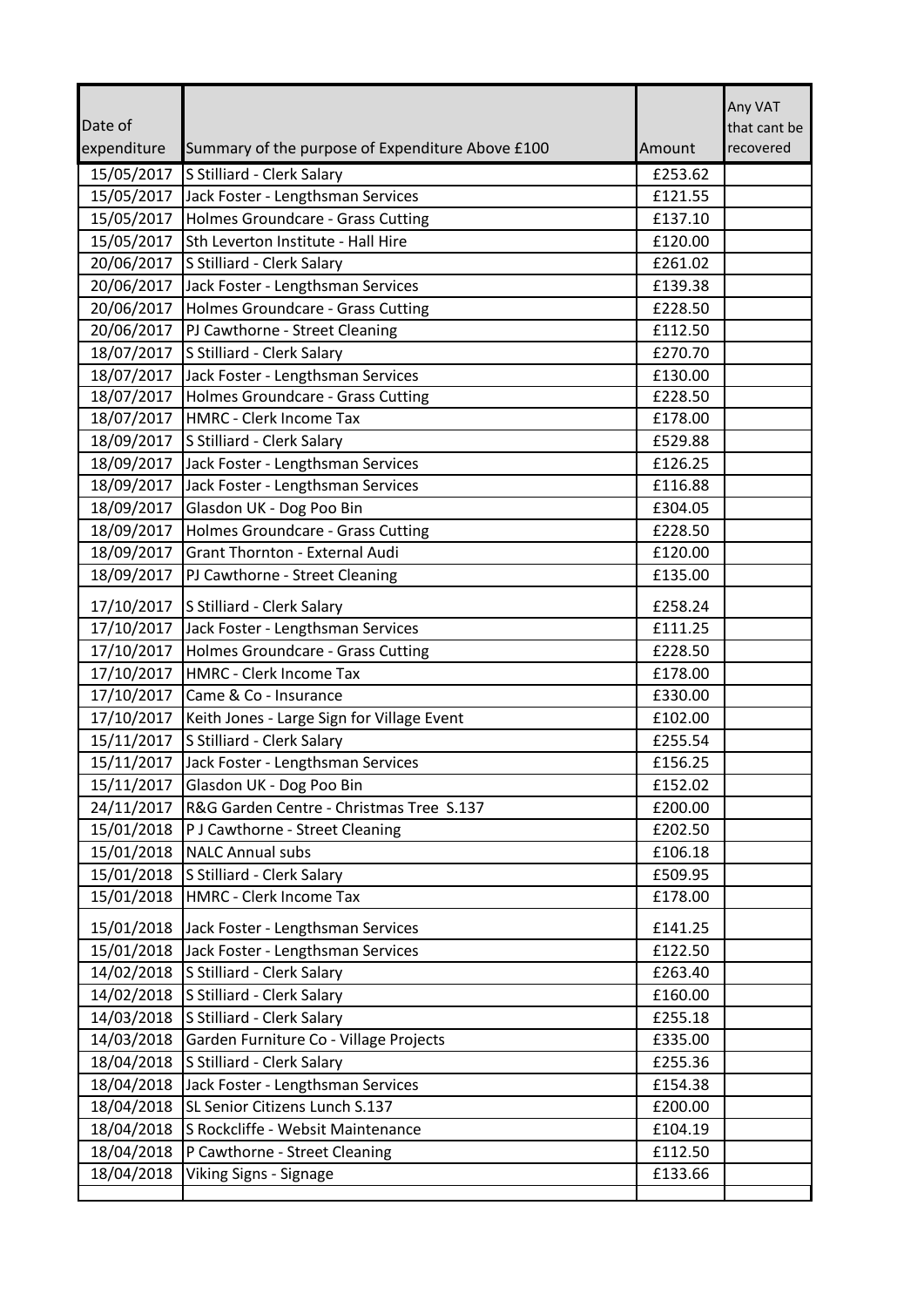| 31/03/2018   Total Expenditure over £100 2017/18 |  |
|--------------------------------------------------|--|
|--------------------------------------------------|--|

**31/03/2018 Total Expenditure over £100 2017/18 £8,947.28**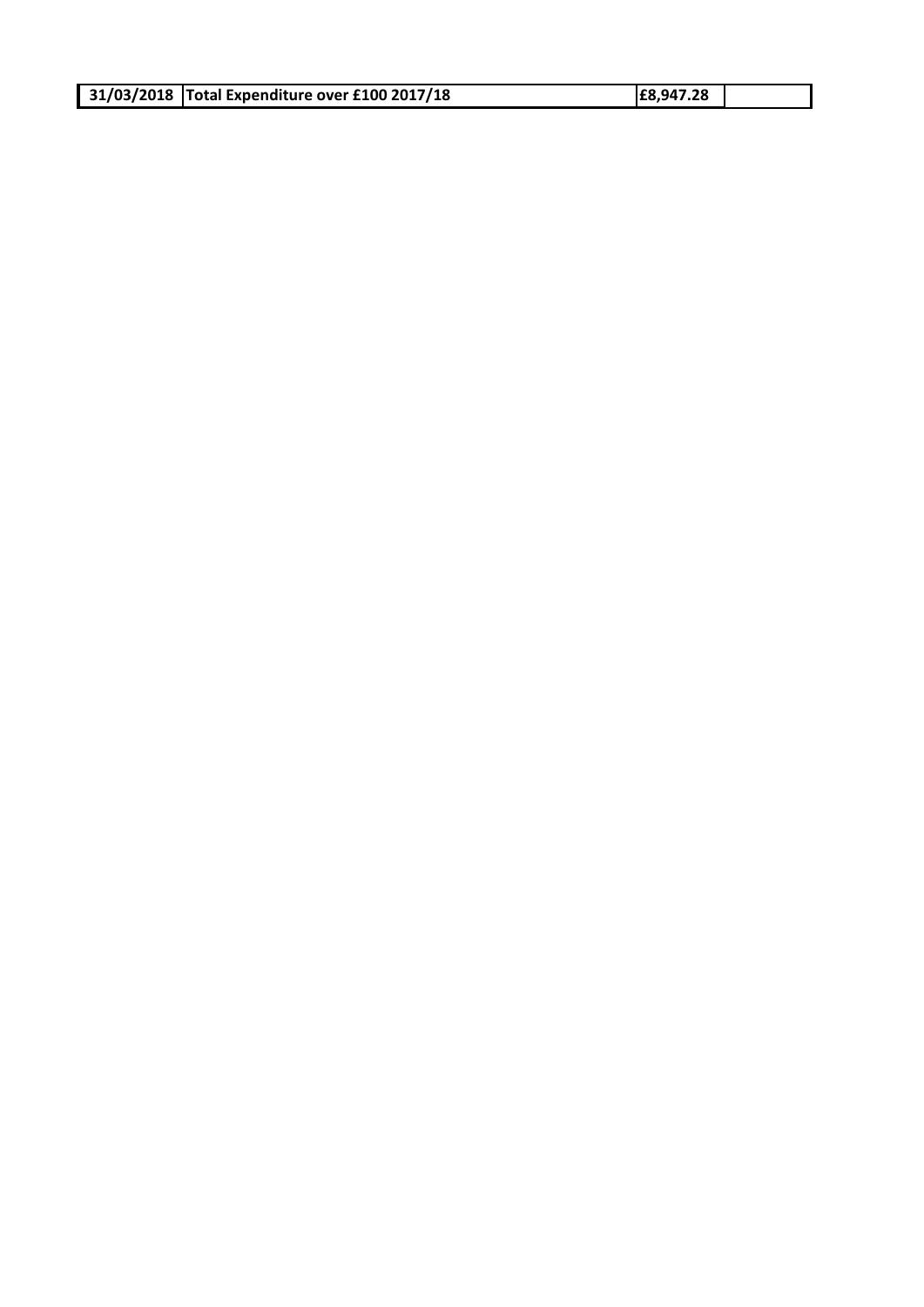|                          |                                                                     |                    | Any VAT<br>that cannot |
|--------------------------|---------------------------------------------------------------------|--------------------|------------------------|
| Date of                  |                                                                     |                    | be                     |
| expenditure              | Summary of the purpose of Expenditure Above £100                    | Amount             | recovered              |
| 07/04/2016               | D Langmead - Clerk Salary                                           | £278.20            |                        |
| 07/04/2016               | Holmes Groundcare - Grass Cutting                                   | £137.10            |                        |
| 07/04/2016               | P J Cawthorne - Street Cleaning                                     | £135.00            |                        |
| 06/05/2016               | Sign Workshop Ltd - Village Projects                                | £110.40            |                        |
| 06/05/2016               | D Langmead - Clerk Salary                                           | £291.09            |                        |
| 06/05/2016               | SLM Institute - Hall Hire                                           | £128.00            |                        |
| 15/06/2016               | D Langmead - Clerk Salary                                           | £297.74            |                        |
| 15/06/2016               | Holmes Groundcare - Grass Cutting                                   | £137.10            |                        |
| 15/06/2016               | Holmes Groundcare - Grass Cutting                                   | £274.20            |                        |
| 15/06/2016               | P J Cawthorne - Street Cleaning<br>McMillan Nurses - S.137 Donation | £119.21            |                        |
| 15/06/2016<br>13/07/2016 | D Langmead - Clerk Salary                                           | £150.00<br>£273.67 |                        |
| 13/07/2016               | S Stilliard - Clerk Salary                                          | £310.60            |                        |
| 13/07/2016               | Holmes Groundcare - Grass Cutting                                   | £274.24            |                        |
| 13/09/2016               | S Stilliard - Clerk Salary                                          | £335.16            |                        |
| 13/09/2016               | Holmes Groundcare - Grass Cutting                                   | £274.20            |                        |
| 13/09/2016               | S Stilliard - Clerk Salary                                          | £539.10            |                        |
| 13/09/2016               | D Langmead - Clerk Salary                                           | £265.60            |                        |
| 13/09/2016               | Holmes Groundcare - Grass Cutting                                   | £274.20            |                        |
| 13/09/2016               | Turtle Engineering - Defibrillator Case                             | £630.00            |                        |
| 13/09/2016               | <b>Grant Thornton - External Audit</b>                              | £120.00            |                        |
| 12/10/2016               | S Stilliard - Clerk Salary                                          | £252.54            |                        |
| 12/10/2016               | Holmes Groundcare - Grass Cutting                                   | £274.20            |                        |
| 12/10/2016               | Came & Co - Insurance                                               | £275.00            |                        |
| 12/10/2016               | Physio Control UK - Defibrillator                                   | £780.00            |                        |
| 12/10/2016               | Gordon Muir Daffodils for village                                   | £102.58            |                        |
| 09/11/2016               | J Foster - Lengthsman Services                                      | £136.50            |                        |
| 09/11/2016               | Holmes Groundcare - Grass Cutting                                   | £274.20            |                        |
| 10/11/2016               | S Stilliard - Clerk Salary                                          | £254.14            |                        |
| 02/12/2016               | Gordon Muir                                                         | £250.00            |                        |
| 11/01/2017               | S Stilliard - Clerk Salary                                          | £497.04            |                        |
| 11/01/2017               | HMRC - Clerk Inocome Tax                                            | £230.00            |                        |
| 11/01/2017               | Jack Foster - Lenghsman Services                                    | £188.75            |                        |
| 14/02/2017<br>14/02/2017 | Sara Stilliard - Clerk Salary<br>P Cawthorne - Street Cleaning      | £245.04<br>£112.50 |                        |
| 14/02/2017               | Jack Foster - Lenghsman Services                                    | £157.88            |                        |
| 15/03/2017               | Sara Stilliard - Clerk Salary                                       | £244.16            |                        |
| 15/03/2017               | Jack Foster - Lenghsman Services                                    | £104.25            |                        |
| 15/03/2017               | <b>NALC</b> - Annual Subscription                                   | £101.40            |                        |
| 15/03/2017               | Glasdon UK Ltd - Waste Bin                                          | £152.02            |                        |
| 12/04/2017               | Sara Stilliard - Clerk Salary                                       | £244.76            |                        |
| 12/04/2017               | HMRC - Clerk Inocome Tax                                            | £172.80            |                        |
|                          | 31/03/2017 Total Expenditure over £100 2016/17                      | £10,404.57         |                        |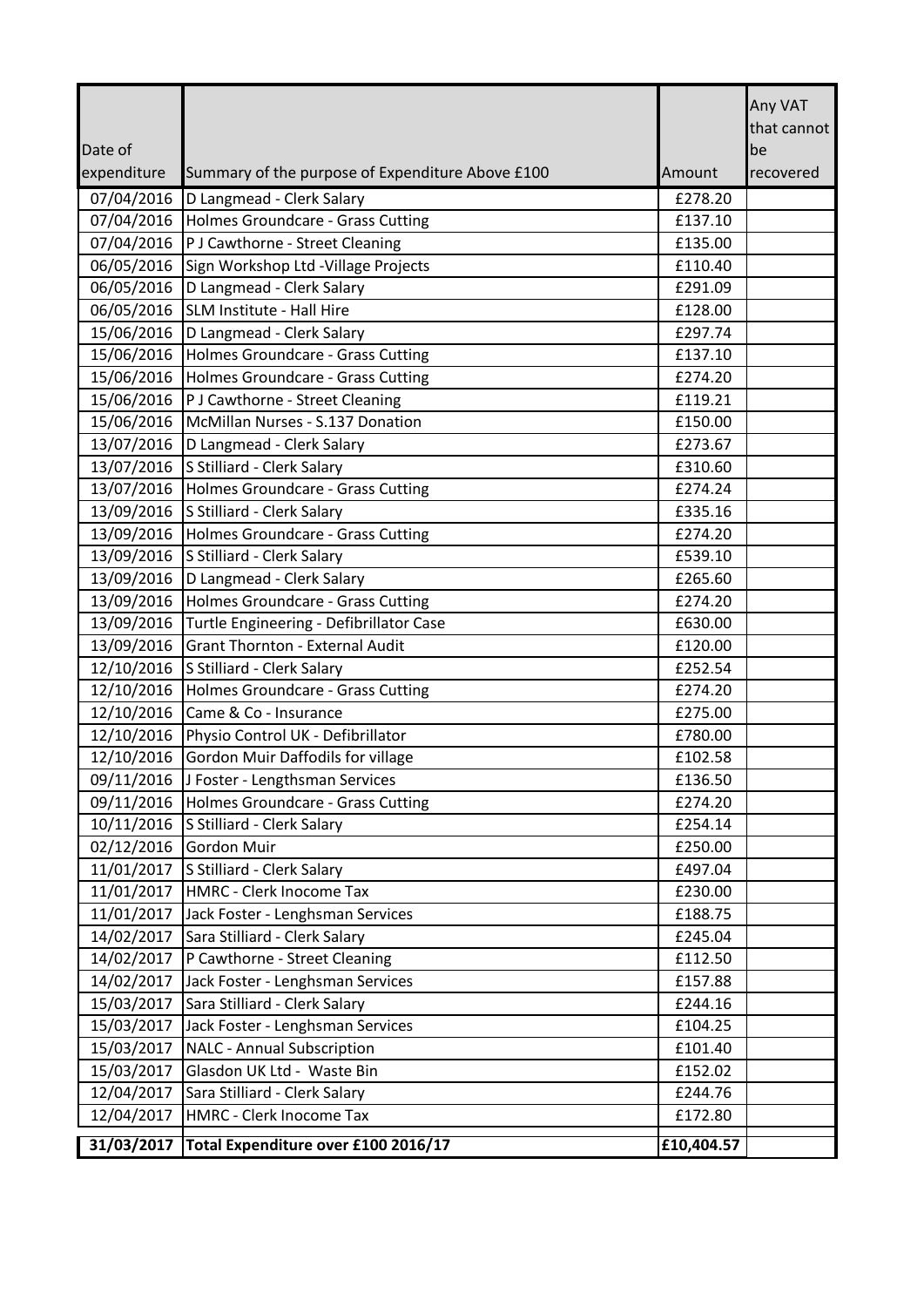| Date of     |                                                  |           | Any VAT<br>that cannot<br>be |
|-------------|--------------------------------------------------|-----------|------------------------------|
| expenditure | Summary of the purpose of Expenditure Above £100 | Amount    | recovered                    |
| 08/04/2015  | D Langmead - Clerk Salary                        | £276.07   |                              |
| 08/04/2015  | J Taylor - Lengthsman Services                   | £105.00   |                              |
| 14/05/2015  | D Langmead - Clerk Salary                        | £278.53   |                              |
| 14/05/2015  | J Taylor - Lengthsman Services                   | £120.00   |                              |
| 14/05/2015  | Holmes Groundcare - Grass Cutting                | £274.20   |                              |
| 10/06/2015  | D Langmead - Clerk Salary                        | £284.66   |                              |
| 10/06/2015  | Holmes Groundcare - Grass Cutting                | £274.20   |                              |
| 10/06/2015  | Platts Harris - Lengthsman Services              | £114.69   |                              |
| 10/06/2015  | <b>Sturton PC - Misc Fees</b>                    | £125.00   |                              |
| 16/07/2015  | D Langmead - Clerk Salary                        | £278.01   |                              |
| 16/07/2015  | Holmes Groundcare - Grass Cutting                | £274.20   |                              |
| 16/07/2015  | P Cawthorne - Street Cleaning                    | £112.50   |                              |
| 03/09/2015  | D Langmead - Clerk Salary                        | £544.41   |                              |
| 03/09/2015  | J Taylor - Lengthsman Services                   | £120.00   |                              |
| 03/09/2015  | Holmes Groundcare - Grass Cutting                | £274.20   |                              |
| 03/09/2015  | <b>Grant Thornton - External Audit</b>           | £120.00   |                              |
| 03/09/2015  | Holmes Groundcare - Grass Cutting                | £274.20   |                              |
| 14/10/2015  | D Langmead - Clerk Salary                        | £278.75   |                              |
| 14/10/2015  | J Taylor - Lengthsman Services                   | £120.00   |                              |
| 14/10/2015  | Holmes Groundcare - Grass Cutting                | £274.20   |                              |
| 14/10/2015  | P Cawthorne - Street Cleaning                    | £135.00   |                              |
| 11/11/2015  | D Langmead - Clerk Salary                        | £275.39   |                              |
| 11/11/2015  | Holmes Groundcare - Grass Cutting                | £274.20   |                              |
| 11/11/2015  | Came and Co - Insurance                          | £273.75   |                              |
| 11/11/2015  | G Muir - Village Projects                        | £101.87   |                              |
| 13/01/2016  | D Langmead - Clerk Salary                        | £547.65   |                              |
| 13/01/2016  | P Cawthorne - Street Cleaning                    | £157.50   |                              |
| 10/02/2016  | D Langmead - Clerk Salary                        | £279.55   |                              |
| 10/02/2016  | J Taylor - Lengthsman Services                   | £116.25   |                              |
| 10/02/2016  | <b>NALC - Annual Subscription</b>                | £101.01   |                              |
| 10/02/2016  | Bassetlaw DC - Village Projects                  | £250.00   |                              |
| 09/03/2016  | D Langmead- Clerk Salary                         | £278.99   |                              |
| 31/03/2016  | Total Expenditure over £100 2015/16              | £7,313.98 |                              |